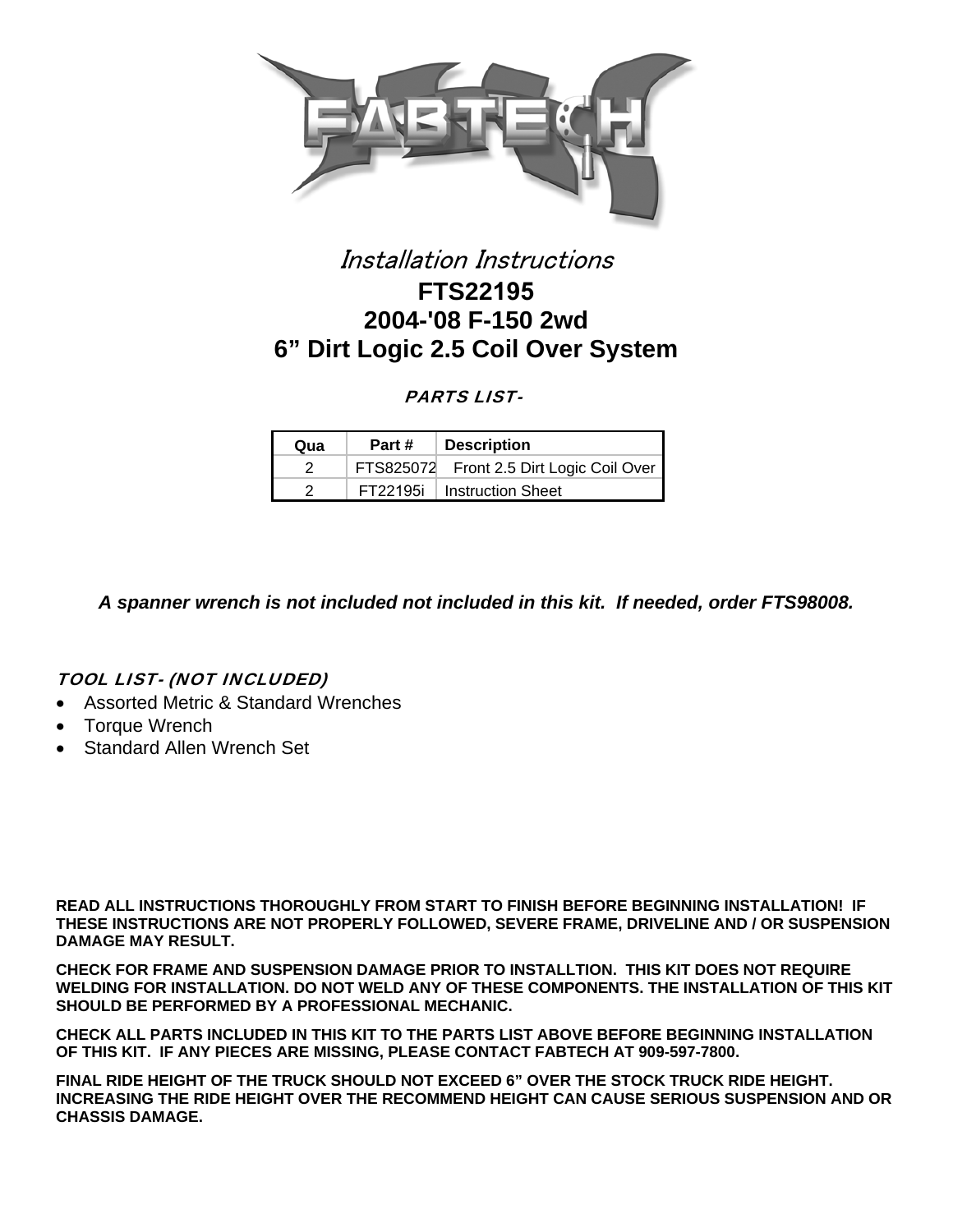#### INSTALLATION-

- 1. Disconnect the negative terminal on the battery. Follow the main enclosed instruction sheet for the complete installation of the kit with the exception of the installation of the coil over assembly. The following should be followed when installing the Adjustable Coil Over.
- 2. Locate one of each of the supplied FT30111 & FT30112 & FT30113 Mis-Alignments, and 5/8" bolt, nut, and washers. Working from the driver's side of the truck, attach the shock to the lower control arm as shown in the drawing below. Torque to 100 ft.-lbs. **SEE DRAWING AT BOTTOM OF PAGE**.
- 3. Locate one of the supplied adjustable coil over, using the supplied 3/8" bolts and washers attach the upper mounting plate to the factory upper coil seat. Torque to 35 ft. lbs.
- 4. Repeat steps two and three on the passenger side of the truck.
- 5. Recheck each nut and bolt for proper torque.
- 6. Turn the wheels left to right and check for proper turning radius.
- 7. Note A spanner wrench is not included in this kit. If a ride height adjustment of your truck is needed, please order FTS98008 and proceed with this step. Next, jack up the front end of the truck and support the frame rails with jack stands. **NEVER WORK UNDER AN UNSUPPORTED VEHICLE!** Loosen the locking Allen bolt on the spring collar and either tighten or loosen the collar using the spanner wrench provided in FTS98008. Make adjustments two turns per measurement. When adjusting the coil over, a thread lubricate should be used on the threads on the shock to make the adjustment easier. **NEVER ADJUST THE SPRING COLLOR WHILE THE TRUCK IS ON THE GROUND.**
- 8. Check the front-end alignment and set to the factory specifications. Re-adjust headlights.



**RETORQUE ALL NUTS, BOLTS AND LUGS AFTER 50 MILES AND PERIODICALLY THEREAFTER**.

For technical assistance call: 909-597-7800